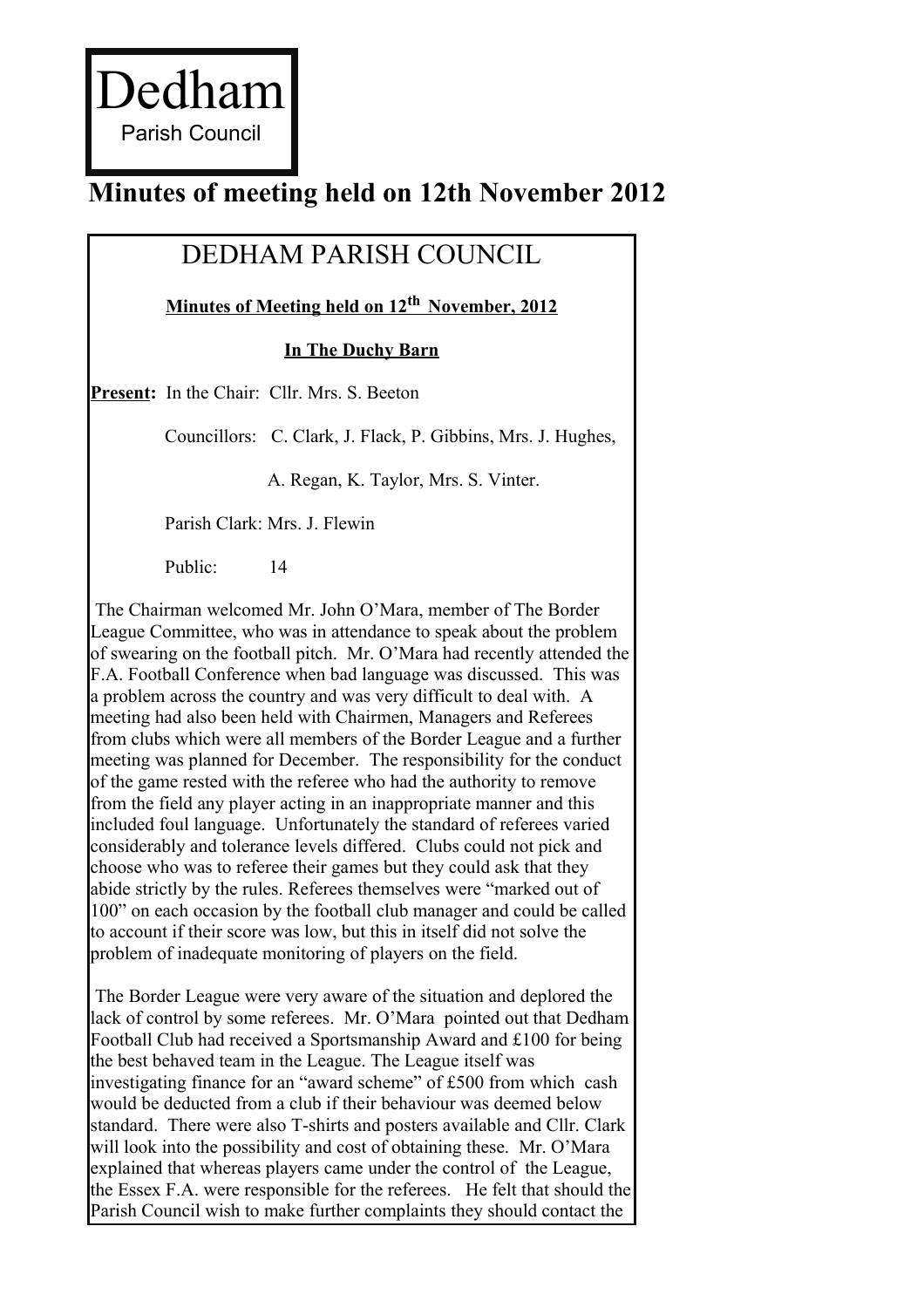County F.A direct.

Councillors who had attended matches felt that the message was getting through and matters had improved. The Chairman thanked Mr. O'Mara for his support and informative talk. The matter will continue to be closely monitored.

## 1. APOLOGIES FOR ABSENCE None.

2. COUNCILLORS DECLARATION OF INTEREST Cllr. Clark declared his role of Chair of Sports Club. There were no other declarations.

#### 3. DECLARATION OF PUBLIC INTEREST ON AGENDA ITEMS

Residents registered an interest in items 9, 11, 13.

4.MINUTES OF PREVIOUS MEETING The Minutes of the meeting held on 8<sup>th</sup> October, 2012, having been previously circulated were approved subject to the following amendment. Page 9. Item 15  $2<sup>nd</sup>$ para. should read "..a defibrillator for the village" not "….for the Sports Club".

## 5. MATTERS ARISING

(a) Dickensian Evening A request from the Parents Group of Dedham Primary School for financial help towards the cost of safety barriers along the stalls in the High Street was discussed. Last year the sum of £100 was given for this purpose and Cllr. Flack proposed that a similar amount be awarded this year. This was unanimously approved but Cllr. Taylor warned that in the current economic climate and the Council's own budget restraints any future requests for grants which may be received should be carefully considered.

(b) Microlites Cllr. Flack has prepared a report on this subject for circulation to councillors. A copy was available from the clerk.

#### 6. REPORTS FROM REPRESENTATIVES

CALC (JH) Next meeting in December.

Neighbourhood Action Panel (SV) There has been no response to a request for information or photographs of the parking problem at the junction of Southfields with Brook Street. Until more information is available to justify parking restrictions this matter will remain on the list with no action for the time being. On the question of dog fouling there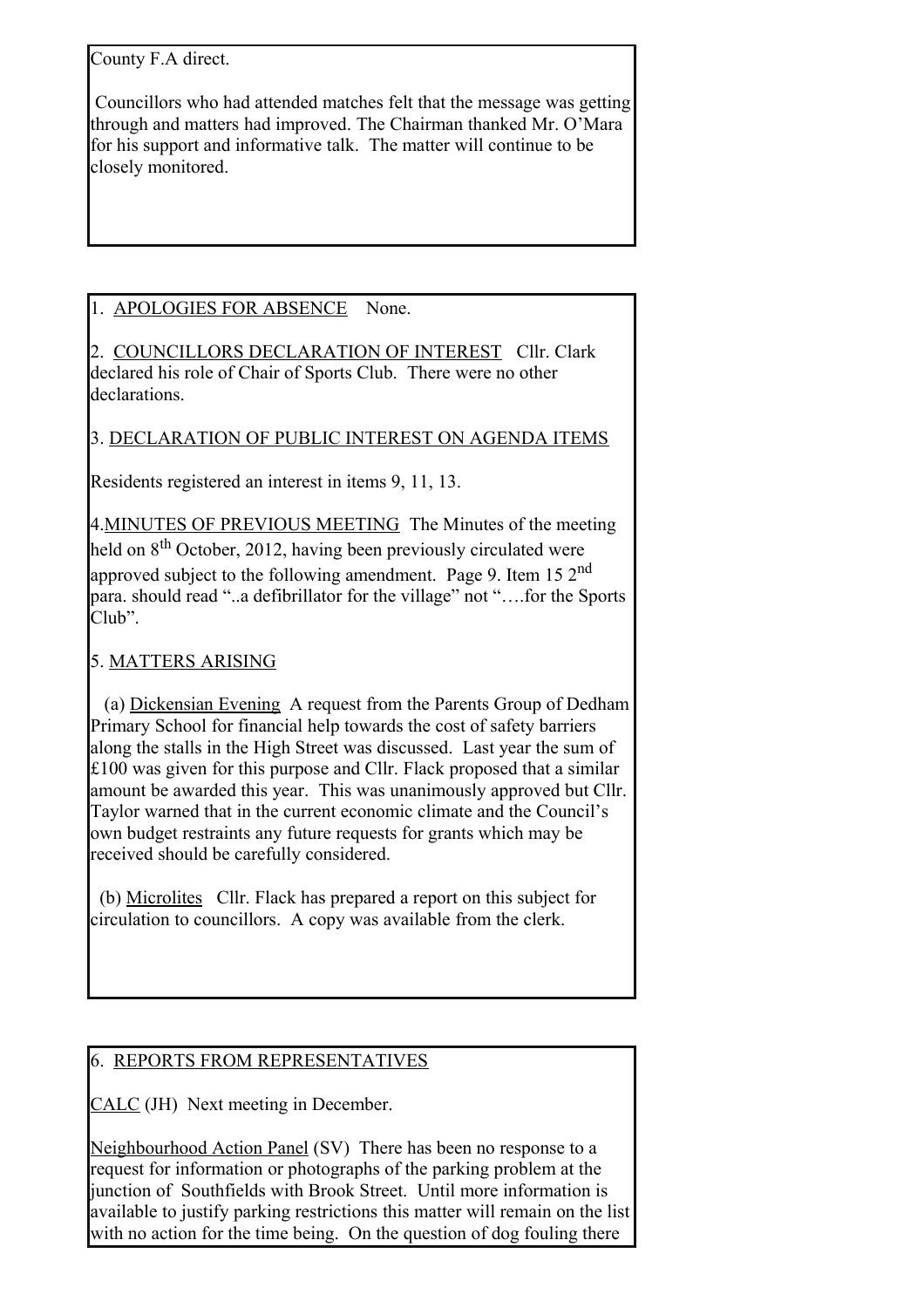is a problem with contractors for emptying dog bins and NAP is trying to progress this problem as a Health & Safety issue. The problem of swearing on the football pitch is not unique to Dedham and NAP considered that any action plan should follow SMART principles – i.e. Specific, Measurable, Achievable, Realistic, Time – and\ the ultimate deterrent could be stopping the use of the football pitch. It was hoped that the improvement in the situation continues.

Dedham Primary School (JF) Nothing new to report. Plans are being made by the school to celebrate their bi-centenary in March 2013.

Emergency Co-ordinator (CC) The up-date of information is continuing.

Transport/Communications (KT/JF) KT reported that Roy Laverick has kindly agreed to continue to maintain the present website until a new set-up is agreed and the Parish Council is very grateful for this. See Item 12.

Mr. Laverick had passed to KT information regarding bus transport and this will be discussed at a later date.

Following a meeting with C.Cllr. Ann Brown and Cllr. Mark Cable on the possibility of charges being imposed in the Mill Lane car park JF reported that it appeared this was a misunderstanding and CBC had no plans at the moment to implement such a scheme.

JF was meeting with Brian Hindley to discuss ways and means of progressing Broadband within the village. The question of a Dedham Parish Council logo is ongoing.

Footpaths (SB) A meeting had been held with Andrew Hodson to discuss proposals for the coming year. Following discussions with Essex CC it was hoped that the PPP Service Level Agreement for 2013/14 will continue on the same basis as the current year.

Sports Field & Play Area (JH/PG) JH reported that a request for permission to raise the canopy of the trees along The Drift to 10 ft. is with CBC. This will make grass cutting easier.. The large tree by the play area needs cutting back to enable the CCTV camera to operate efficiently. Enquiries regarding a Lime tree to replace the Horse Chestnut which died are ongoing and it was hoped that this could be financed from the CBC Diamond Jubilee Commemorative fund.

At the recent Sports Club Committee a proposal for a grass strip behind the pavilion to be made a green parking area with new bollards was discussed. There is some concern that the Horse Chestnut tree in this area is dying and its possible removal could interfere with any work carried out. Further investigation might be necessary.

PG has made enquiries regarding the replacement or repair of the crawl tube in the children's play area which in its present state is not fit for purpose. The cost of a new replacement section would be £460. This was included in the ROSPA report and needs early attention. This area is well used and it was unanimously agreed that the repair should go ahead. PG reported that the whole area has been tidied with the bark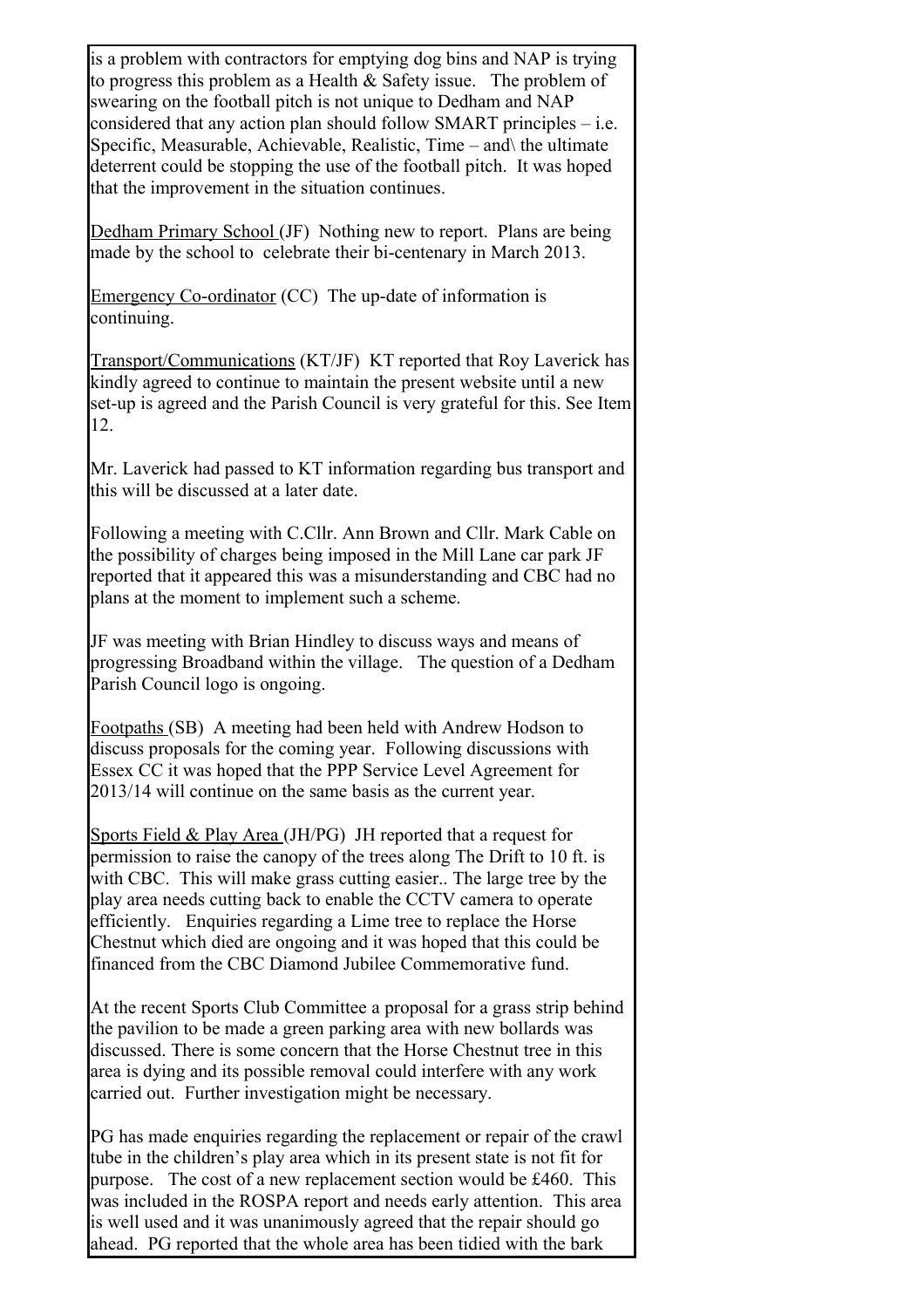raked and the hedge cut back The broken rail on the outdoor gym equipment has been removed.

Dedham sports field has received four merit awards in various sections from the Essex Playing Fields Association. John Hills had attended the presentation with the Chairman and the Parish Council commended him for his hard work which had helped achieve this recognition. CC advised that John was looking to cut back on his grass cutting responsibilities and although willing to continue cutting the football pitch he hoped that someone would come forward to maintain the cricket field.

Press & Publicity tba

|                                       | 7. ACCOUNTS The following accounts were payable this month |          |
|---------------------------------------|------------------------------------------------------------|----------|
|                                       |                                                            |          |
| A.P. Hodson                           | Maintenance                                                | 194.09   |
|                                       | <b>PPP</b>                                                 | 149.21   |
| Mrs. I. Hindley – Litter              |                                                            | 168.00   |
| <b>Essex Police Authority</b>         |                                                            | 4,029.75 |
| <b>Audit Commission</b>               |                                                            | 342.00   |
| Assembly Rooms hire April/September   |                                                            | 129.50   |
| CBC - Street lighting                 |                                                            | 88.18    |
| Duchy Barn hire                       |                                                            | 30.00    |
| Parents Group – Dedham Primary School |                                                            | 100.00   |

8. FINANCE COMMITTEE The Finance Committee met on 5<sup>th</sup> November when Cllr. Regan was elected to the Chair. Cllr. Regan had prepared a projection of the financial situation through to the end of this financial year in preparation for discussion on the precept for 2013/14. He asked that all members gave thought to any expenditure requirements envisaged for the forthcoming financial year and to let him have this information for the next Finance Committee meeting on  $6<sup>th</sup>$ January, 2013.

9. PLANNING TR reported on a very informative meeting with Andy Tyrell, CBC, and said it had been extremely helpful to get an over-view of practice and procedures in respect of planning applications. He had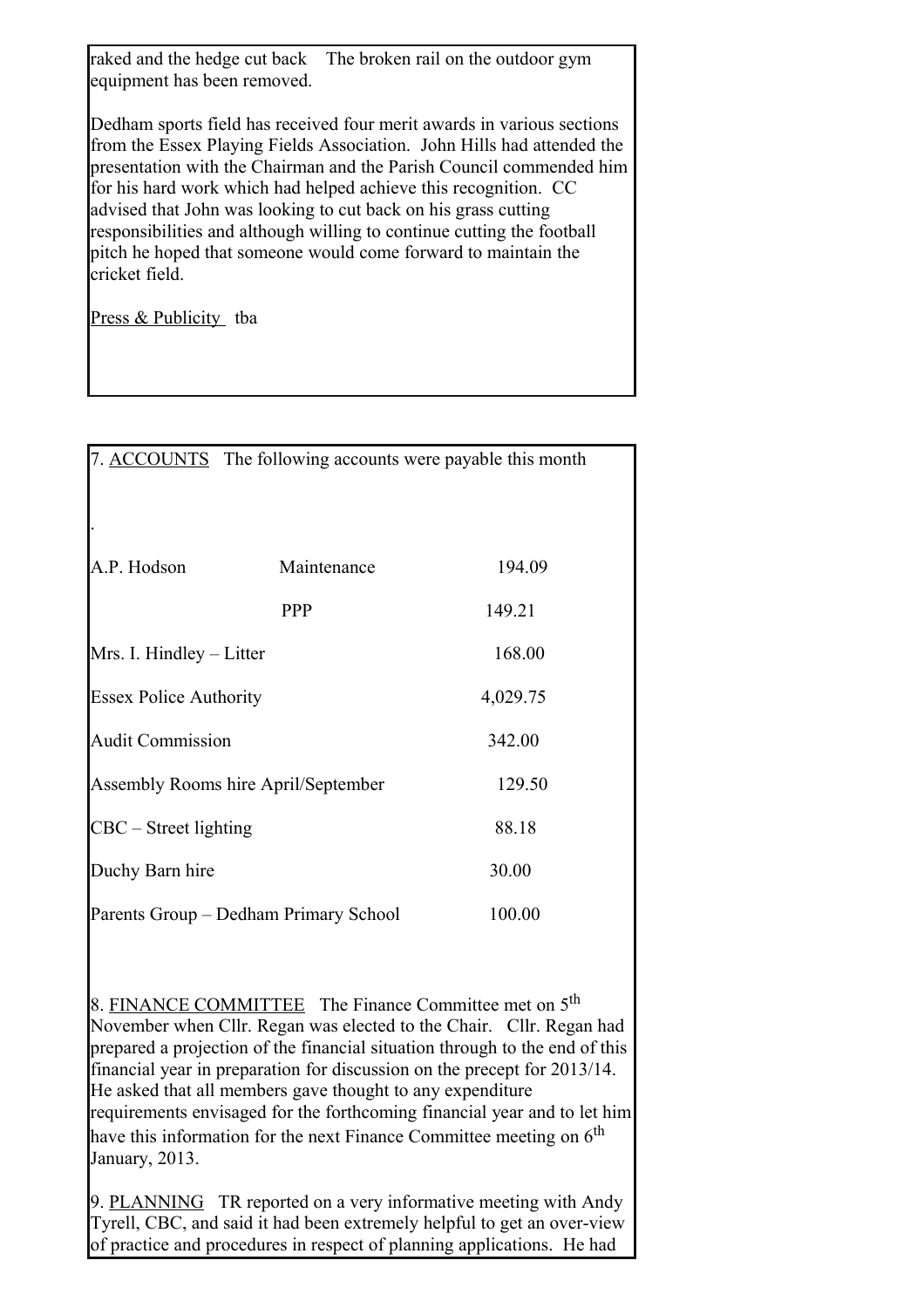|                                                                                                                                                                                                                                        | also met with the Langham Parish Council planning representatives.<br>CBC are shortly to hold a training session aimed at Borough Councillors<br>but Dedham Planning sub-Committee have been invited to attend. |                                                                       |  |
|----------------------------------------------------------------------------------------------------------------------------------------------------------------------------------------------------------------------------------------|-----------------------------------------------------------------------------------------------------------------------------------------------------------------------------------------------------------------|-----------------------------------------------------------------------|--|
|                                                                                                                                                                                                                                        | In response to queries on planning procedures raised by resident Robert<br>Cannon TR felt confident that following the constructive meetings with<br>CBC future applications would be dealt with correctly.     |                                                                       |  |
|                                                                                                                                                                                                                                        |                                                                                                                                                                                                                 | The Planning sub-Committee has dealt with the following applications: |  |
|                                                                                                                                                                                                                                        |                                                                                                                                                                                                                 | COL/121647 Millstream, Mill Lane, Dedham.                             |  |
|                                                                                                                                                                                                                                        |                                                                                                                                                                                                                 | Single storey rear extension.                                         |  |
|                                                                                                                                                                                                                                        |                                                                                                                                                                                                                 | Comments: No objection                                                |  |
|                                                                                                                                                                                                                                        |                                                                                                                                                                                                                 | COL/121777 Loom House, Royal Square, Dedham.                          |  |
|                                                                                                                                                                                                                                        |                                                                                                                                                                                                                 | Railings to front curtilage.                                          |  |
|                                                                                                                                                                                                                                        | Comments:                                                                                                                                                                                                       | No objection                                                          |  |
|                                                                                                                                                                                                                                        |                                                                                                                                                                                                                 | COL/121871 1 & 2 Rose Cottage, Ardleigh Road, Dedham.                 |  |
| No objection, but request for re-design of the pediments<br>Comments:<br>to the doors and bay windows to the ground floor which are<br>inappropriate to the size of the dwellings and out of sympathy with the<br>first floor windows. |                                                                                                                                                                                                                 |                                                                       |  |
| CBC has approved the following applications:                                                                                                                                                                                           |                                                                                                                                                                                                                 |                                                                       |  |
|                                                                                                                                                                                                                                        |                                                                                                                                                                                                                 | COL/121581 Upper Park, Coles Oak Lane, Dedham.                        |  |
|                                                                                                                                                                                                                                        | 121582                                                                                                                                                                                                          |                                                                       |  |
|                                                                                                                                                                                                                                        |                                                                                                                                                                                                                 | New access and extended wall.                                         |  |
|                                                                                                                                                                                                                                        |                                                                                                                                                                                                                 | COL/121591 6 Dedham Meade, Dedham.                                    |  |
|                                                                                                                                                                                                                                        |                                                                                                                                                                                                                 | Extensions and alterations.                                           |  |
|                                                                                                                                                                                                                                        |                                                                                                                                                                                                                 |                                                                       |  |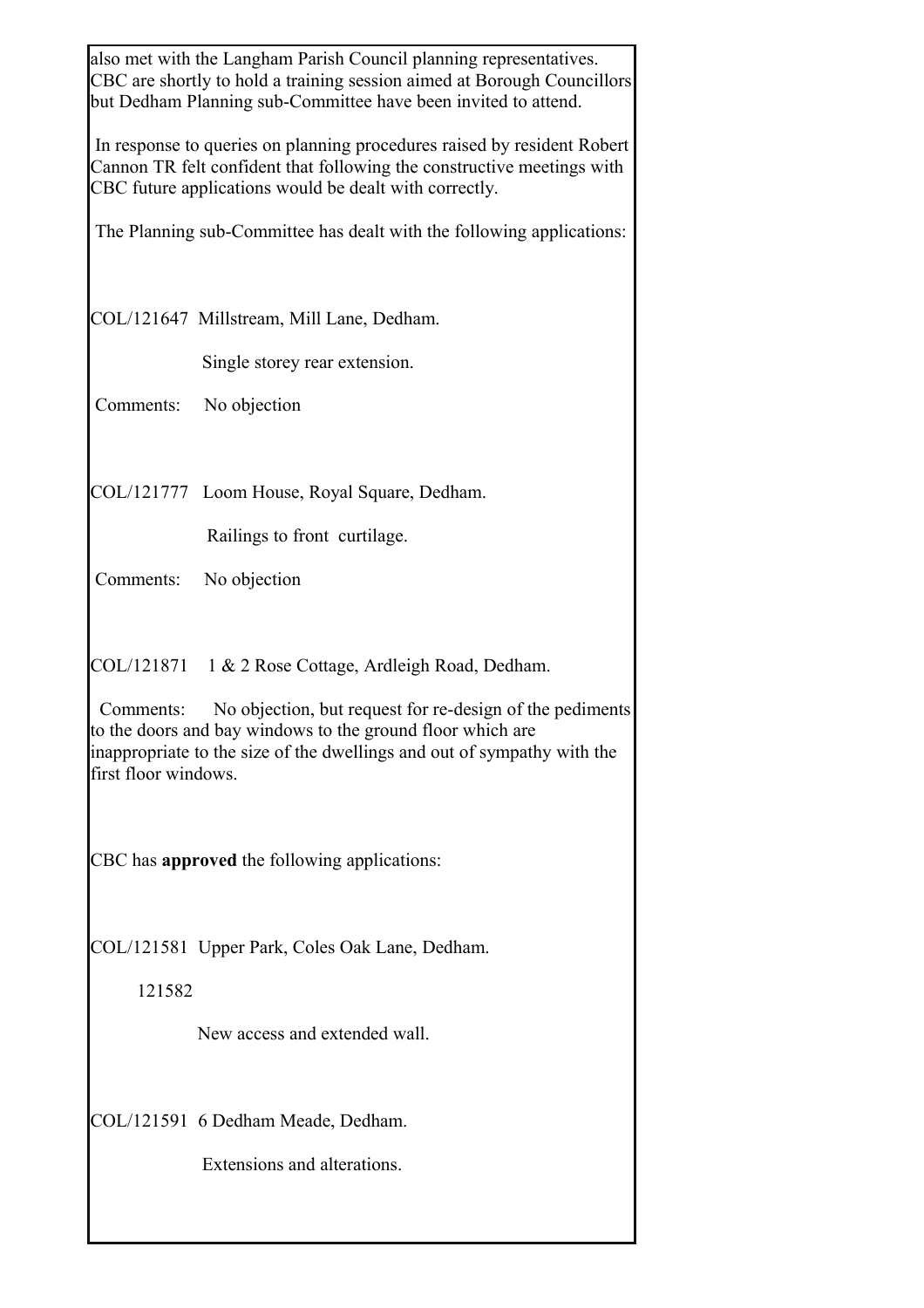COL/121633 Stour House, Long Road East, Dedham.

Construction of 3-bay cartlodge.

COL/121632 Gun Hill Garage, Ipswich Road, Dedham.

Erection of vehicle dismantling building.

Mr. Cannon queried the action of the planning committee in respect of the Gun Hill site application and asked why his e-mails had been unanswered. TR explained the history of the site and how much it had improved over the years. The planning committee felt that the proposed new building would be a further improvement.

CBC has **refused** the following applications:

COL/121579 Spring Cottage, Bargate Lane, Dedham.

Two storey extension.

COL/121591 Sunnyside, Long Road West, Dedham.

Two storey extension.

10. CORRESPONDENCE

(a) Speed restrictions – Gun Hill Information regarding a proposed speed restrictions were passed to Cllr. Flack for information.

(b) Affinity Water A letter suggesting plans for future water distribution in general invited comment. This was passed to Cllr. Flack.

11. ROYAL SQUARE PG is making progress with this project and has had consultations with a contractor. He felt that the problem with drainage in the main stems from the fact that water from the High Street is not being carried away by a drain which is blocked and therefore collects in Royal Square on its way to another drain. This has caused the potholes behind the war memorial. He is at present waiting to hear from Essex Highways. PG kindly agreed to fill the potholes as a temporary measure before the Dickensian Evening on 1st December.

12. PROPOSALS FOR NEW WEBSITE . A comprehensive report was circulated to all councillors by KT who explained the options for an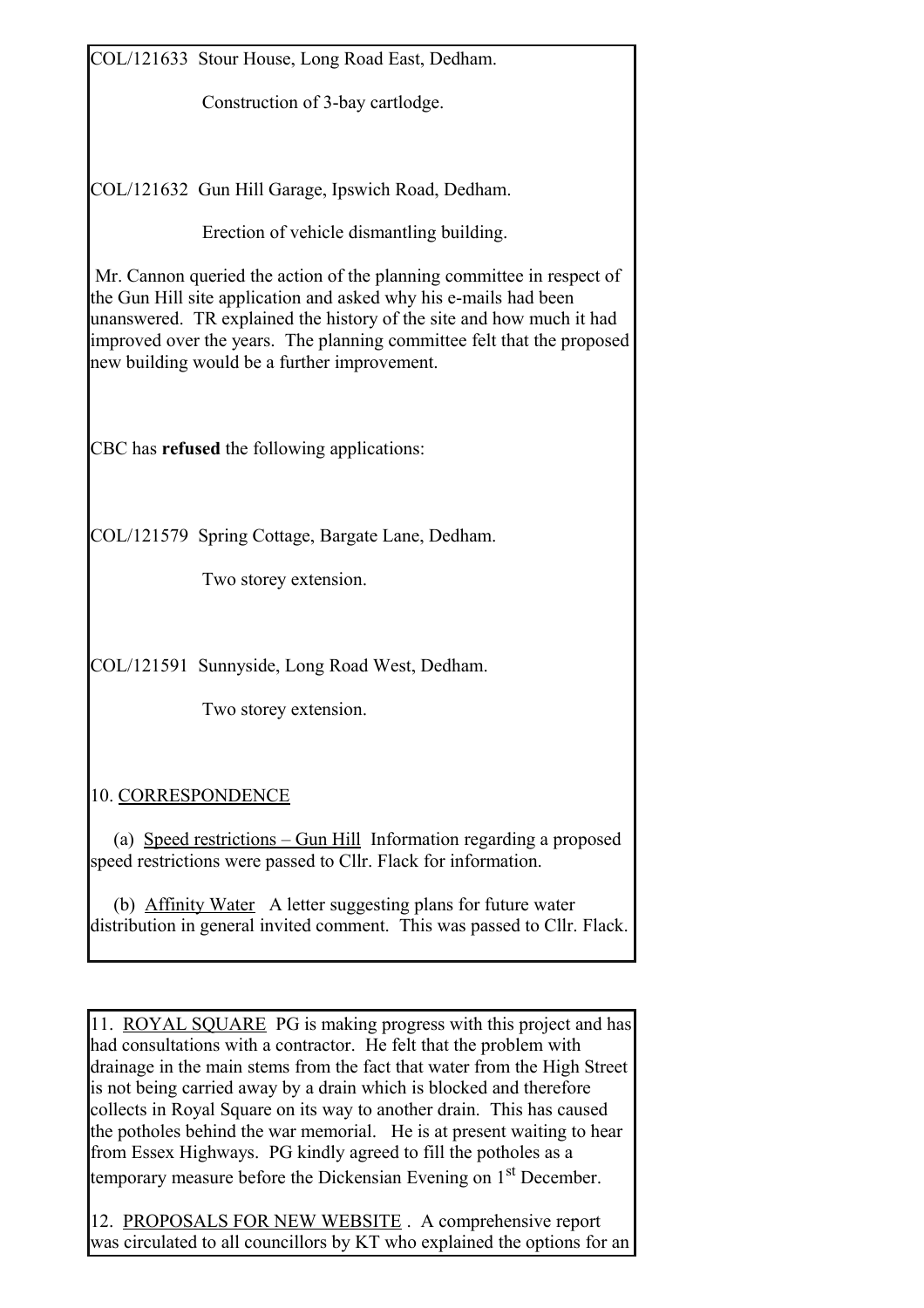up-date and the benefits which would be received from a new website. After lengthy discussion on the various merits of new providers it was unanimously agreed to replace the current website and proceed with **Parishcouncil.net** which provides a highly tailored solution for Parish Councils, with specific "feature" pages.

13. PARISH PLAN Cllr. Flack has agreed to take on the responsibility for reviewing the situation in respect of the Parish Plan and has already spoken with Alan Stock.

He has received previous background papers from Mr. Stock and will report back following further meetings with him.

14. REPORT OF PCSO SB stated that she had met with representatives of the police and other interested agencies in order to fully understand the function of rural policing and the role of the PCSO. The very helpful discussion included shift patterns and the use of The Duchy Barn by the PCSO, means of re-invigorating Neighbourhood Watch and the possible creation of a Dedham community support group. Cllr.Mrs.Vinter had agreed to be the responsible contact for the PCSO and Neighbourhood Watch.

PCSO Mark Hibben said October was a quiet month involving shoplifting and the theft of items from a shed in Long Road West. He stressed the need for outbuildings to be securely locked and valuables not left visible in cars. With the prospect of bad weather this winter he supported the idea for a community volunteer force for snow clearance, etc. CC agreed to look into this. It was agreed that a call for volunteers should be made through the parish magazine. PCSO Hibben has produced a November update which will be circulated.

15. REPORT OF WARD COUNCILLOR Cllr. Mark Cable reported that CBC was carrying out various home improvements in Parson's Field. Yellow lines will shortly be placed around the war memorial which will be as laid down for AONB, i.e. primrose yellow and narrow. He confirmed that he was happy with the idea of a Diamond Jubilee commemorative tree with a plaque in the sports field but suggested waiting until the overall cost was known before making any further plans. He asked to be notified of any Ash trees showing signs of if die back. The branches of the cherry tree overhanging the Dedham sign have been cut back.

16. REPORT OF COUNTY COUNCILLOR In the absence of C.Cllr. Mrs. Brown there was nothing to report.

17. HAVE YOUR SAY Following a request from residents, PCSO Hibben raised the subject of traffic calming for Jupes Hill/Long Road East. SV will look into this.

Mr. Alan Ruff, a resident from East Lane, had received a letter from ECC requesting the removal of stones from the grass verge. Other residents in East Lane had also been instructed to remove concrete blocks from the verge but seemingly others round the village had not. Residents were angry and felt that they had been unfairly treated and that such a request should apply to the village as a whole and not involved in just one area. SB assured Mr. Ruff that the Parish Council